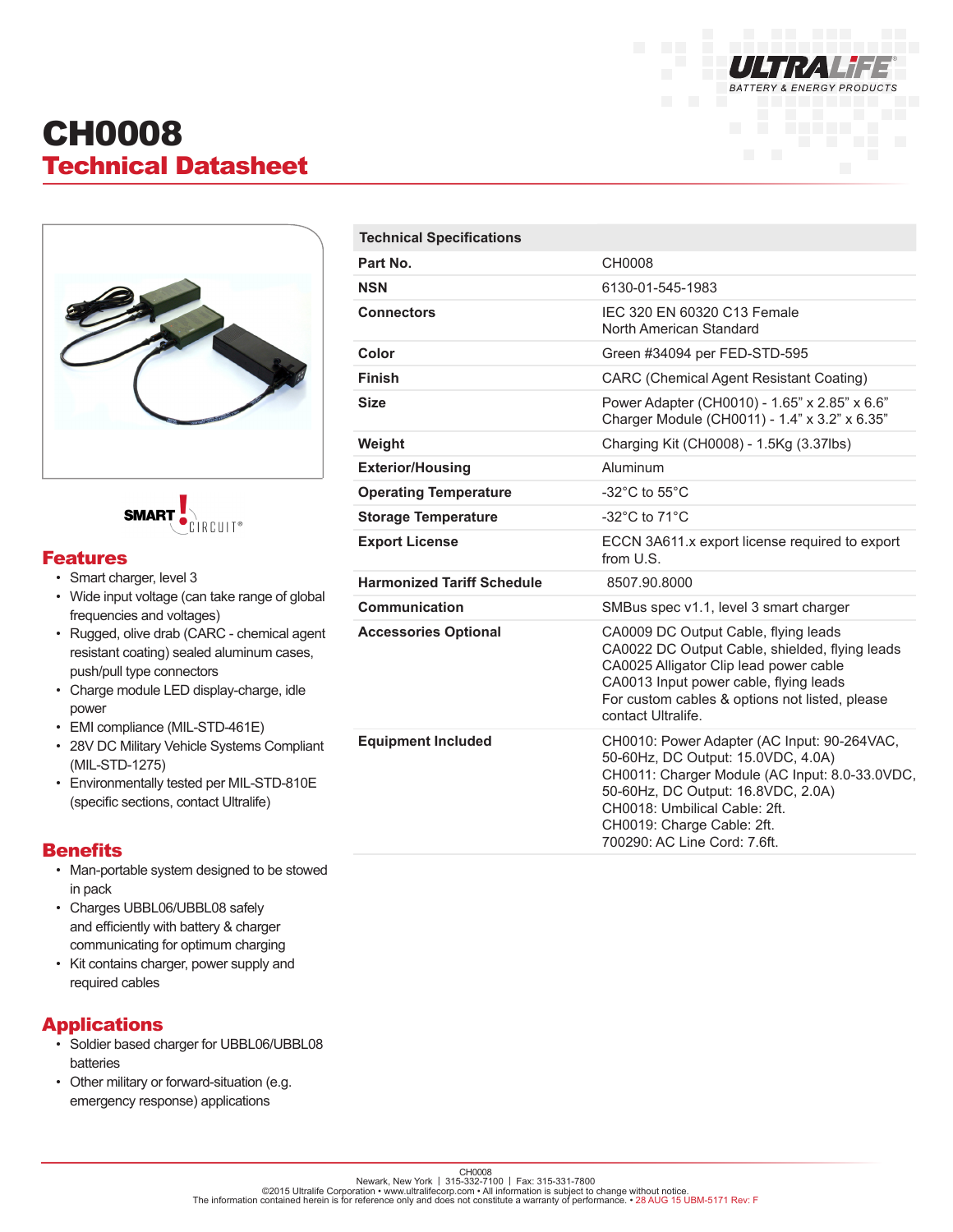# **Dimensions**



#### POWER ADAPTER (CH0010)







#### CHARGER MODULE (CH0011)